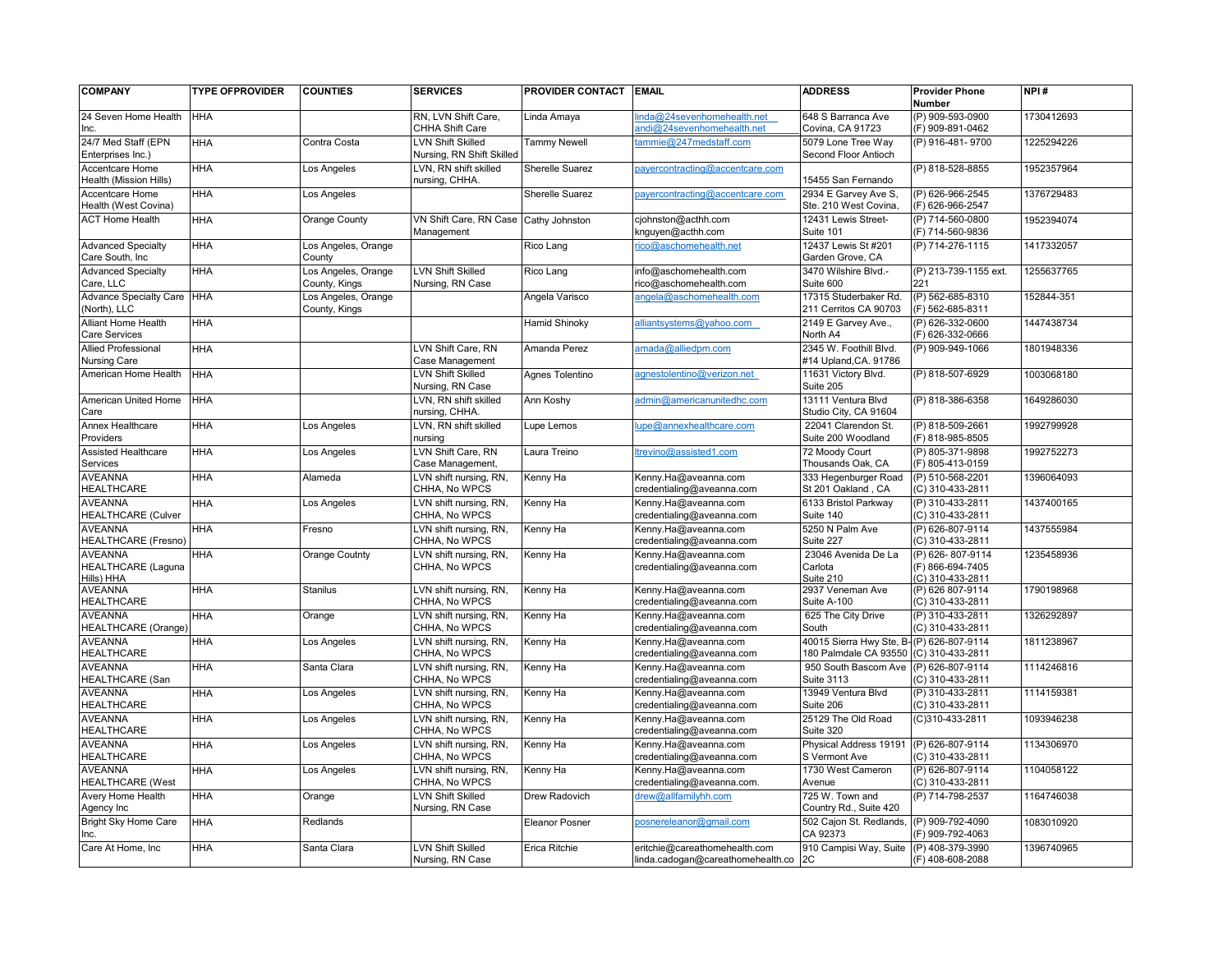| Care Unlimited Health<br>Services, Inc      | <b>HHA</b> | Los Angeles                                    | LVN Shift Nursing, RN<br>Intermittent Visits, RN | Carol Wedderburn     | care100@careunltd.com                                       | 1025 W Arrow Hwy,<br>Suite 105                  | (P) 626-332-3767<br>(F) 626-332-9979 | 1548296858 |
|---------------------------------------------|------------|------------------------------------------------|--------------------------------------------------|----------------------|-------------------------------------------------------------|-------------------------------------------------|--------------------------------------|------------|
| Caritas Home Health<br>Providers            | <b>HHA</b> | Los Angeles                                    | RN Case Managment,<br><b>LVN Skilled Nursing</b> | Lupe Garzona         | lupe@caritasburbank.com<br>caritashhpinc@gmail.com          | 209 East Alameda Ave,<br>Suite #203             | (P) 818-557-8777<br>(F) 818-557-8788 | 1518119346 |
| Chelsea's Home Health<br>Care, Inc          | <b>HHA</b> | Los Angeles, Orange<br>County                  | LVN. RN shift skilled<br>nursing                 | Arlene Basco         | arlb.chhc@gmail.com<br>chelseahomehealth@gmail.com          | 17000 Ventura Blvd,<br>Suite 101                | (P) 818-905-7951                     | 1346429594 |
| Coastal Care Inc                            | <b>HHA</b> | Los Angeles                                    | LVN, RN shift skilled<br>nursing                 | <b>Mark Gill</b>     | mark@coastalcareinc.com                                     | 21707 Hawthorne Blvd,<br>Suite # 106            | (P) 310-543-3211<br>(F) 310-543-3223 | 1528297231 |
| Coastal Kids Care At<br>Home (or Home Care) | <b>HHA</b> | Monteray                                       | LVN, RN shift skilled<br>nursing                 | Margy Mayfield       | Margy@coastalkidshomecare.org                               | 252 San Jose St.<br>(Upstairs Suite)            | (P) 800-214-5439<br>(F) 831-796-0334 | 1598828436 |
| Covenant Care at Home I HHA                 |            | Stanislaus                                     |                                                  | <b>Becky Alvarez</b> | malvarez@covenantcareathome.org                             | 125 N. Broadway, Suite<br>#1B                   | (P) 209-250-5200<br>(F) 209-669-6507 |            |
| Devoted Nurses Home<br>Health Care, Inc     | <b>HHA</b> |                                                |                                                  | Ellen Sarkisyan      | devotednurseshhc@yahoo.com                                  | 15456 Ventura Blvd.-<br>#203                    | (P) 818-909-0228                     | 1437451291 |
| Eden Home Health<br>Care, Inc               | <b>HHA</b> | Los Angeles                                    | LVN, RN shift skilled<br>nursing, CHHA.          | Ivy Lagon            | edenhhcprivateinbox@gmail.com                               | 320 S Garfield Ave.<br>Suite 206                | (P) 626-673-9482<br>(F) 626-573-1005 | 1295844256 |
| Envision Home Health<br>Services            | <b>HHA</b> |                                                |                                                  | Kristen              | kristina@envisionhhs.com                                    | 11725 Crenshaw Blvd.<br>#302                    | (P) 310-515-1246<br>(F) 310-515-1721 | 1386840460 |
| EPN Enterprises, Inc<br>24/7 Med Staff      | <b>HHA</b> | Contra Costa                                   | LVN Shift Skilled<br>Nursing, RN Shift Skilled   | <b>Tammy Newell</b>  | contracts@247medstaff.com                                   | 5091 Lone Tree Way<br>Antioch 94531             | (P) 916-481-9700 ext.<br>113         |            |
| <b>Exceptional Home</b><br>Health Care      | <b>HHA</b> | Los Angeles                                    | LVN, RN shift skilled<br>nursing                 | Parisa Kompani       | parisa@fantasiahealthcare.com                               | 150 Long Beach Blvd,<br>Suite 303               | (P) 562-799-1234<br>(F) 562-799-1934 | 1992709950 |
| Extended Health Care,<br>Inc                | <b>HHA</b> | Los Angeles, Orange<br>County                  | LVN, RN Shift care<br>nursing                    | Elizabeth Savellano  | ehcilongbeach@aol.com                                       | 1718 E Artesis Blvd<br>Long Beach Ca 90805      | (P) 562-423-2175<br>(F) 562-806-8768 | 5624232175 |
| Family Home Health<br>Care, Inc.            | <b>HHA</b> |                                                |                                                  | Marisa Ocariza       | amhhc@yahoo.com                                             | 4201 Wilshire Blvd,<br>Suite 334                | (P) 323-935-5200                     | 1891712527 |
| antasia Health Care                         | <b>HHA</b> | Los Angeles                                    | LVN, RN shift skilled<br>nursing                 | Parisa Kompani       | barisa@fantasiahealthcare.com                               | 10700 Santa Monica<br>Blvd, Suite 212           | (P) 310-273-1234<br>(F) 310-273-1235 | 1083715379 |
| Four P's Health<br>Services, DBA            | <b>HHA</b> | Los Angeles                                    |                                                  | Amy Cutler           | amycutler1126@gmail.com                                     | 1217 Buena Vista St.<br>#103-C Duarte, CA       | (P) 818-216-2234                     | 1326117235 |
| GFK Home Health Care HHA                    |            | Orange                                         | LVN. RN shift skilled<br>nursing, CHHA limited   | Georgy Ezeh          | gfkinc@aol.com                                              | 8891 Watson, Suite<br>#201                      | (P) 714-828-0474<br>(F) 714-828-0473 | 1881841104 |
| Gibraltar Home Health<br>Services, LLC      | <b>HHA</b> | Los Angeles                                    |                                                  | Jane Joy             | jane@gibraltarhealthcare.com<br>joy@gibraltarhealthcare.com | 27001 Agoura Rd 170<br>Calabasas, CA. 91301     | (P) 818-880-8600<br>(F) 818-880-8675 | 1215014956 |
| Glendale Home Health,<br>Inc                | <b>HHA</b> | Los Angeles, Orange<br>County, Riverside, Simi |                                                  | Anna Rio             | glendalehomehealthinc@gmail.com                             | 2600 Foothill Blvd Suite<br>207 La Crescenta CA | (P) 747-268-0550                     | 1881243939 |
| Goldencare Home<br>Health Agency, Inc.      | <b>HHA</b> | Southern California<br>Counties                | LVN, RN shift skilled<br>nursing.                | Angel Gaguro         | qoldencarehomehealth@yahoo.com                              | 436 W Broadway<br>Glendale, CA 91204            | (P) 747-477-2757<br>(F) 747-200-1293 | 1255599023 |
| Holistic Approach, Inc                      | <b>HHA</b> | San Joaquin                                    |                                                  | Sylvia Marie Sanchez | sylviamsn@holisticapproachinc.net                           | 4505 Precissi Lane,<br>Suite B                  | (P) 209-956-7050<br>(F) 209-956-7060 | 1609946003 |
| Home Health Plus<br>Services, Inc.          | <b>HHA</b> |                                                |                                                  | Rodilyn Almuete      | nomehealthplus@gmail.com                                    | 50 E. Foothill Blvd,<br>Suite 201               | (P) 626-309-0154<br>(F) 626-462-0275 | 1619129574 |
| <b>Homeliving Health</b><br>Providers, Inc  | <b>HHA</b> | Los Angeles                                    | LVN, RN shift skilled<br>nursing, CHHA           | Emma Smbatyan        | Emma@homelivinghealth.com                                   | 18321 Ventura Blvd,<br>Suite 780                | (P) 818-609-9000<br>(F) 818-609-9055 | 1891990065 |
| Imperial Home Health<br>Care                | <b>HHA</b> | Los Angeles, Orange<br>County                  |                                                  | Serzh Boynagiryan    | scimperialhh@gmail.com                                      | 229 N Central ave #500,<br>Glendale CA 91203    | (P) 818-945-8314<br>(F) 818-574-3338 | 1447737432 |
| Interim Healthcare Of<br>Modesto            | <b>HHA</b> | Stanislaus                                     | LVN, RN shift skilled<br>nursing.                | Ron Murphy           | onmurphy@interimhealthcare.com                              | 1521 N. Carpenter<br>Rd., Suite D1              | (P) 209-577-4625<br>(F) 209-544-8895 | 1902848211 |
| Interim Healthcare Of<br>the Central Valley | <b>HHA</b> | Fresno                                         | LVN, RN shift skilled<br>nursing.                | Sarah Ahmed          | lopez@interimhealthcare.com                                 | 1843 E. Fir Ave. Suite<br>101                   | (P) 559-224-0560<br>(F) 559-224-9464 | 1154341469 |
| socare Medical<br>Extenders Services Inc    | <b>HHA</b> | Los Angeles                                    | LVN, RN shift skilled<br>nursing.                | John Okorocha        | ohnokorocha@isocare.com                                     | 13527 Hawthorne Blvd<br>Hawthorne, CA 90250     | (P) 310-644-5151<br>(F) 310-644-5590 | 1699832261 |
| <b>Kaweah Delta Home</b><br>Health          | <b>HHA</b> | Tulare                                         | LVN, RN shift skilled<br>nursing.                | Christina Herrera    | Hmayeda@KDHCD.org                                           | 101 S. Floral St.<br>Visalia, CA 93291          | (P) 559-624-2854<br>(F) 559-741-4870 | 1790746378 |
| ifelink Health Providers HHA<br>Inc.        |            |                                                |                                                  | Raymond Sison        | nfo@lifelinkhp.com                                          | 211 West Foothil Blvd,<br>Suite A               | (626)387-9650                        | 1790980969 |
| Long Beach<br>Homemaker's,                  | <b>HHA</b> | Los Angeles                                    | LVN, RN shift skilled<br>nursing, CHHA.          | Alejandro            | Asaidana@oxfordhealthcare.com                               | 289 Atlantic Ave. Long<br>Beach, CA 90802       | (P) 562-432-6400<br>(F) 562-983-7342 | 1518990316 |
| ove Focus International HHA<br>Association  |            | Fresno, Madera,<br>Merced, Stanislaus          |                                                  | Maragret Mungai      | margaret@lovefocushcbs.com                                  | 108 W ALEXANDER<br>AVENUE MERCED, CA            | (F) 626-461-5697                     | 1639635154 |